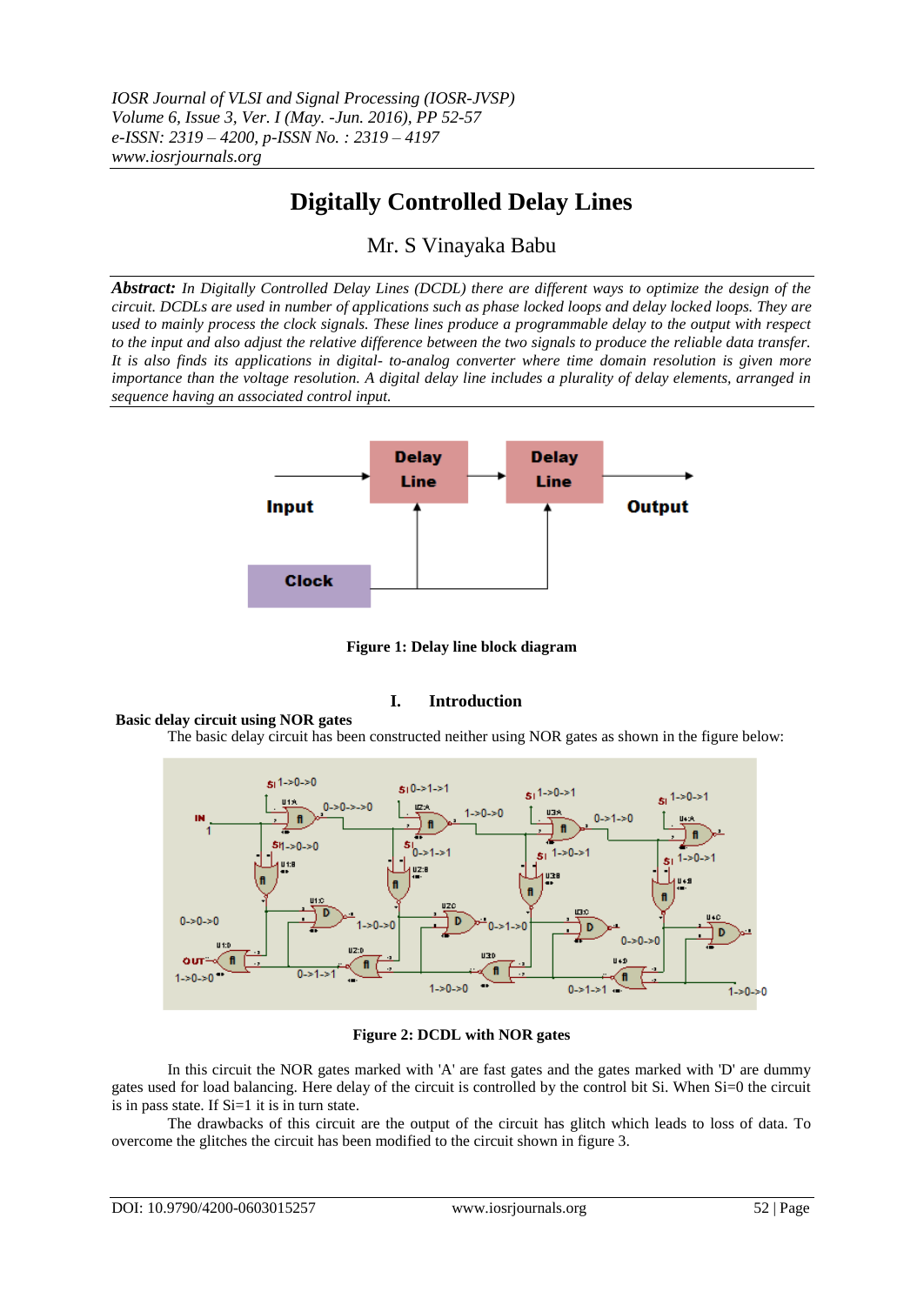

**Figure 3: Modified DCDL circuit without glitches**

In this figure "A" denotes the fast neither input of each NOR gate. Gates marked with "D" represents dummy cells added for load balancing. When Si=0 and Ti=1 the NOR "3" output is equal to 1 and the NOR "4" allows the signal propagation in the lower NOR gates chain. And if  $Si=1$  and  $Ti=1$ , the state is turn state. In this state the upper input of the DE is passed to the output of NOR "3". If Si=1 and Ti=0 the state is post-turn state. In this DE the output of the NOR "4" is stuck-at 1, by allowing the propagation, in the previous  $\overrightarrow{DE}$  (which is in turn-state), of the output of NOR "3" through NOR "4". In this circuit the first DE is never in post-turn state, therefore T0 is always 1.

# **Power optimization of the circuit:**

The power of the circuit can be optimized in 2 methods

# **1. Using an enable signal**

In this method the input to the circuit is given through an AND gate whose inputs are the input to the circuit and an enable signal. Whenever enable is high the input is given to the circuit or else the input is disabled.



**Figure 4: Optimization by clock gating for non-inverting NOR based DCDL**

In this circuit the input to the first NOR gate is given with through an AND gate. Through this gate the input can be given to the circuit only when necessary. This process helps in reducing the power consumption of the circuit. In this method the leakage current can be reduced as there is no input when the clock is gated.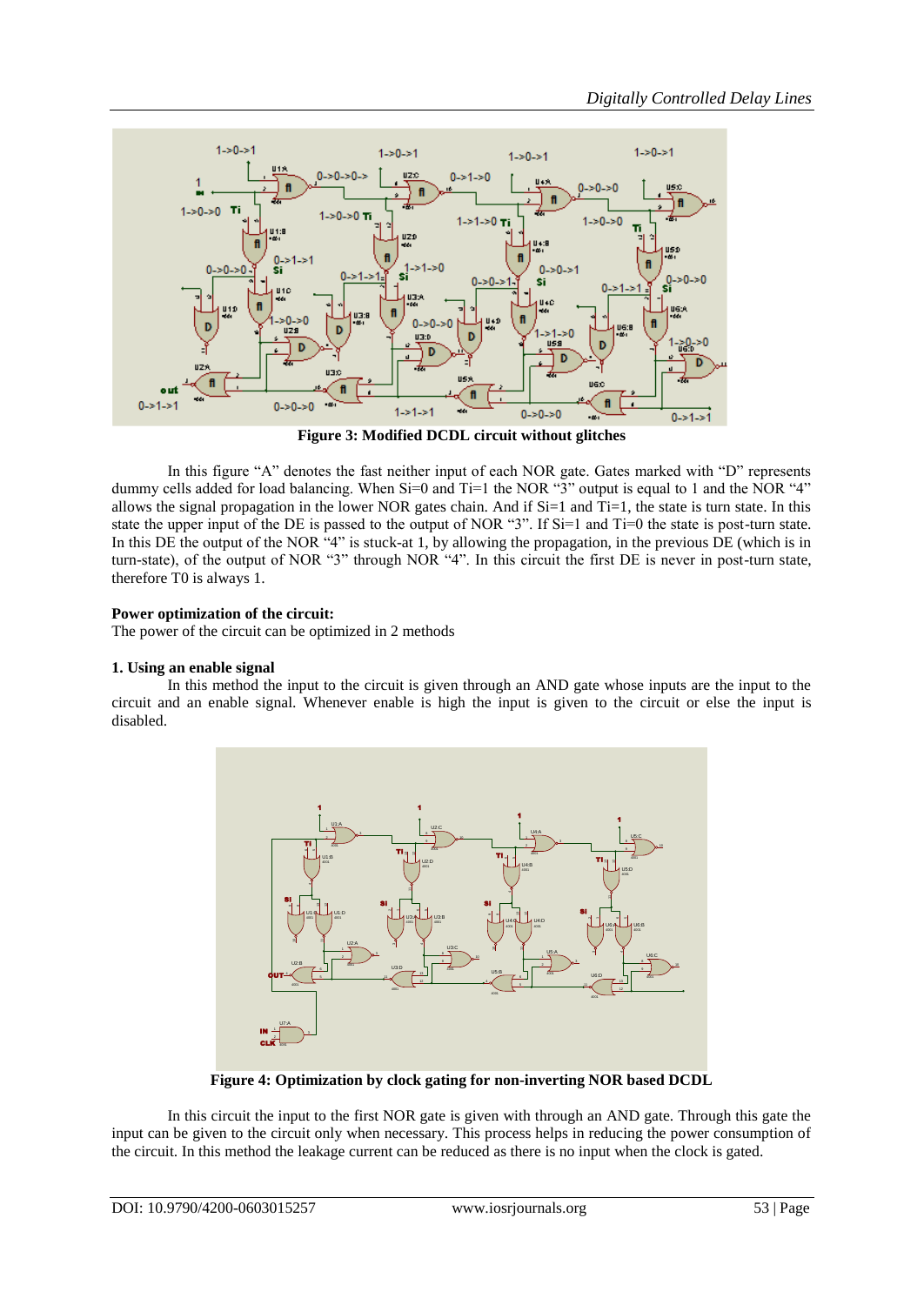**2. Using multiplexers in place of NOR gates**



**Figure 5 : Optimization by using Multiplexers**

In this method all the each DE (delay element) in figure 3 are replaced by multiplexers as shown in figure 5. When multiplexers are used instead of delay elements the number of gates used in the circuit reduces. In any delay element used in a DCDL circuit without glitches there 6 NOR gates used whereas in a multiplexer that gives inverted output there are only 4 gates used. This reduces the area consumed by the circuit as well as the dynamic power consumed by the circuit.



Simulation results for the DCDL circuit with glitches



**Figure 6: Simulation results for DCDL circuit with glitches**

As seen in the above simulation due to glitches the high output runs for more time compared to the low output. This leads to loss of data in the circuits. To get over the loss of data the circuit, the DCDL circuit has been modified to the circuit shown in fig 3.

Power analysis for the DCDL circuit with glitches

The power analysis shows the dynamic power consumed by the circuit is 9mW.



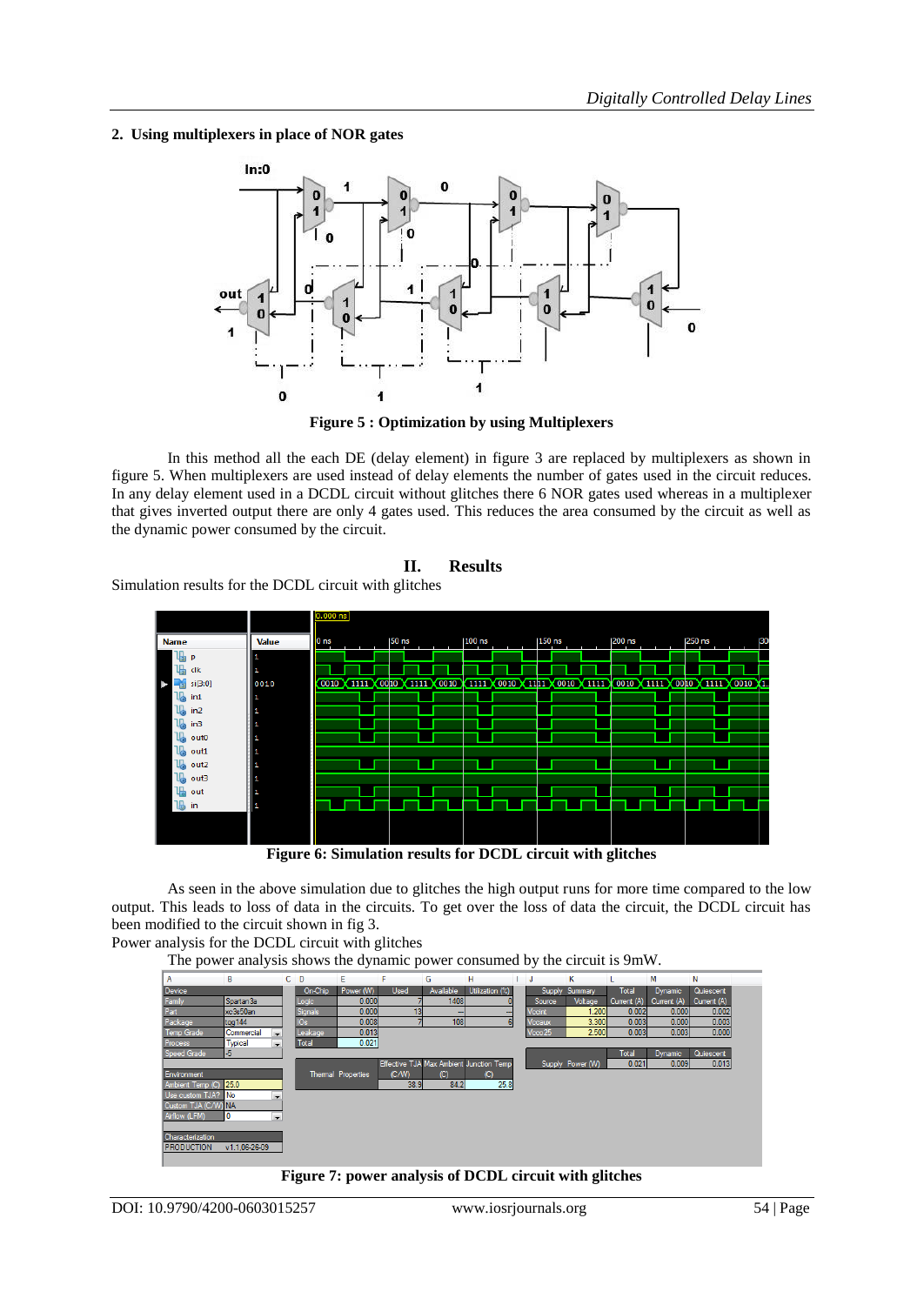|                                                                                                                                               |              | $0.000$ ns                                                      |                   |          |             |          |                |  |
|-----------------------------------------------------------------------------------------------------------------------------------------------|--------------|-----------------------------------------------------------------|-------------------|----------|-------------|----------|----------------|--|
| <b>Name</b>                                                                                                                                   | <b>Value</b> | 0 <sub>ns</sub>                                                 | $ 50 \text{ ns} $ | $100$ ns | $150$ ns    | $200$ ns | $ 250$ ns<br>В |  |
| $\frac{11}{2}$ in 2                                                                                                                           | O            |                                                                 |                   |          |             |          |                |  |
| $\blacktriangleright$ $\blacksquare$ $\blacksquare$ $\blacksquare$ $\blacksquare$ $\blacksquare$ $\blacksquare$ $\blacksquare$ $\blacksquare$ | 0100         |                                                                 |                   |          | <b>b100</b> |          |                |  |
| $\blacktriangleright$ $\blacksquare$ si[3:0]                                                                                                  | 0010         |                                                                 |                   |          | <b>bo10</b> |          |                |  |
| $\mathbb{I}_{\mathbb{R}}$ dk                                                                                                                  | O            |                                                                 |                   |          |             |          |                |  |
| $\mathbb{U}_0$ in 1                                                                                                                           | $\circ$      |                                                                 |                   |          |             |          |                |  |
| $\mathbf{u}$ in 2                                                                                                                             | O            |                                                                 |                   |          |             |          |                |  |
| $\mathbb{U}$ in3                                                                                                                              | O            |                                                                 |                   |          |             |          |                |  |
| $\mathbb{U}$ out1                                                                                                                             | O            |                                                                 |                   |          |             |          |                |  |
| $\mathbb{U}_0$ out2                                                                                                                           | O            |                                                                 |                   |          |             |          |                |  |
| $\mathbb{U}_0$ out3                                                                                                                           | O            |                                                                 |                   |          |             |          |                |  |
| $U_2$ in 4                                                                                                                                    | O            |                                                                 |                   |          |             |          |                |  |
| $U_0$ out0                                                                                                                                    | O            |                                                                 |                   |          |             |          |                |  |
| $\lfloor \frac{1}{10} \rfloor$ out                                                                                                            | 0            |                                                                 |                   |          |             |          |                |  |
| $16$ in                                                                                                                                       | O            |                                                                 |                   |          |             |          |                |  |
| $\mathbb{L}_{\mathbf{0}}$ of                                                                                                                  | $\circ$      |                                                                 |                   |          |             |          |                |  |
|                                                                                                                                               |              |                                                                 |                   |          |             |          |                |  |
|                                                                                                                                               |              | Figure 8: Simulation waveform of proposed DCDL without glitches |                   |          |             |          |                |  |

The figure below show the simulation results of the proposed DCDL circuit.

**Figure 8: Simulation waveform of proposed DCDL without glitches**

This simulation results show the DCDL circuit without glitches. 'in' is the input to the circuit, 'out' is the output of the circuit and the control signals are 'ti' and 'si'. The signals in1-in3 represent the outputs to the upper NOR gates and out1-out3 represent the outputs of the lower NOR gates 'o' represents the input to the last NOR gate in the lower row and 'in4' represents the second input to the upper NOR gates.

The power consumption of the circuit when checked on the FPGA is as shown below:

| A                     | в                                          | c. | D               | Ε                         |             | G            | н                                       | IJ            | к                |              | М              | N           |
|-----------------------|--------------------------------------------|----|-----------------|---------------------------|-------------|--------------|-----------------------------------------|---------------|------------------|--------------|----------------|-------------|
| Device                |                                            |    | On-Chip         | Power (W)                 | <b>Used</b> | Available    | Utilization (%)                         | Supply        | Summary          | <b>Total</b> | <b>Dynamic</b> | Quiescent   |
| Family                | Spartan3a                                  |    | Logic           | 0.000                     |             | 1408         |                                         | Source        | Voltage          | Current (A)  | Current (A)    | Current (A) |
| Part                  | xc3s50an                                   |    | Signals         | 0.000                     | 15          | -            | $-$                                     | <b>Vccint</b> | 1.200            | 0.002        | 0.000          | 0.002       |
| Package               | tgg144                                     |    | IO <sub>s</sub> | 0.008                     | 12          | 108          | 11                                      | <b>Vecaux</b> | 3.300            | 0.003        | 0.000          | 0.003       |
| <b>Temp Grade</b>     | Commercial<br>$\overline{\phantom{0}}$     |    | Leakage         | 0.013                     |             |              |                                         | Vcco25        | 2.500            | 0.003        | 0.003          | 0.000       |
| <b>Process</b>        | <b>Typical</b><br>$\overline{\phantom{0}}$ |    | Total           | 0.021                     |             |              |                                         |               |                  |              |                |             |
| Speed Grade           | -4                                         |    |                 |                           |             |              |                                         |               |                  | Total        | <b>Dynamic</b> | Quiescent   |
|                       |                                            |    |                 |                           |             |              | Effective TJA Max Ambient Junction Temp |               | Supply Power (W) | 0.021        | 0.008          | 0.013       |
| <b>Environment</b>    |                                            |    |                 | <b>Thermal Properties</b> | (C/W)       | $\mathbb{C}$ | $\mathbb{C}$                            |               |                  |              |                |             |
| Ambient Temp (C) 25.0 |                                            |    |                 |                           | 38.9        | 84.2         | 25.8                                    |               |                  |              |                |             |
| Use custom TJA?       | l No<br>l v                                |    |                 |                           |             |              |                                         |               |                  |              |                |             |
| Custom TJA (C/W) NA   |                                            |    |                 |                           |             |              |                                         |               |                  |              |                |             |
| Airflow (LFM)         | 0<br>$\overline{\phantom{a}}$              |    |                 |                           |             |              |                                         |               |                  |              |                |             |
|                       |                                            |    |                 |                           |             |              |                                         |               |                  |              |                |             |
| Characterization      |                                            |    |                 |                           |             |              |                                         |               |                  |              |                |             |
| <b>PRODUCTION</b>     | v1.1.06-26-09                              |    |                 |                           |             |              |                                         |               |                  |              |                |             |
|                       |                                            |    |                 |                           |             |              |                                         |               |                  |              |                |             |

**Figure 9: Power consumption of the DCDL circuit without glitches**

The figure below shows the simulation results of the DCDL circuit with the input given through an 'AND' gate.

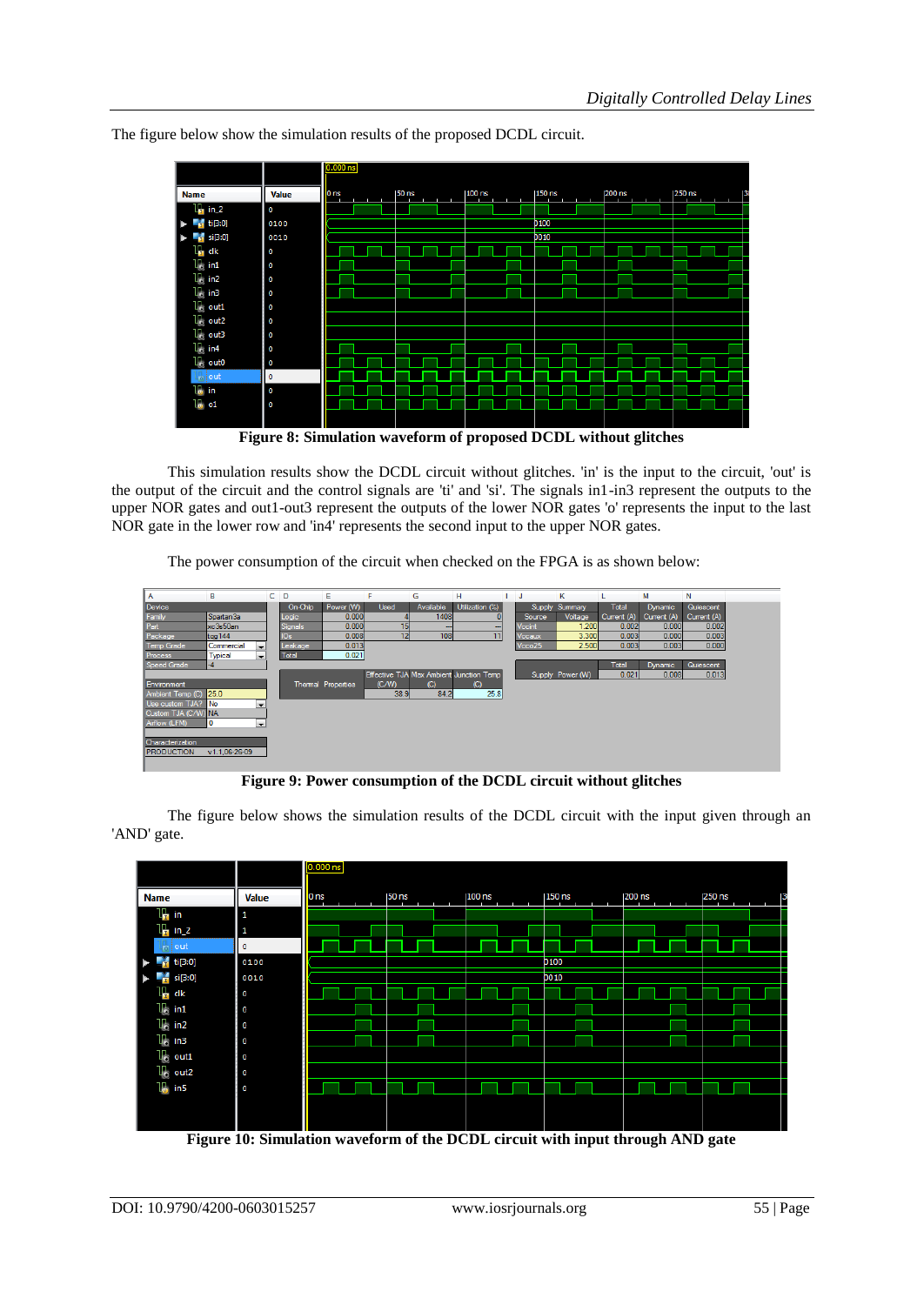As seen in the simulation waveform above the input to the circuit is given only when 'in' which is the input to the AND gate is active. Thus the circuit is active only when the 'in' is high. The power consumption of the circuit is as shown below:

| А                   | B                                      | $C$ D        | E                  | F           | G            | н                                       | ı. | - J                | к                |              | M              | N                |
|---------------------|----------------------------------------|--------------|--------------------|-------------|--------------|-----------------------------------------|----|--------------------|------------------|--------------|----------------|------------------|
| Device              |                                        | On-Chip      | Power (W)          | <b>Used</b> | Available    | Utilization (%)                         |    | Supply             | Summary          | <b>Total</b> | <b>Dynamic</b> | <b>Quiescent</b> |
| Family              | Spartan3a                              | Logic        | 0.000              | 8           | 1408         |                                         |    | Source             | Voltage          | Current (A)  | Current (A)    | Current (A)      |
| Part                | xc3s50an                               | Signals      | 0.000              | 20          | --           | --                                      |    | <b>Vccint</b>      | 1.200            | 0.002        | 0.000          | 0.002            |
| Package             | tgg144                                 | IOs          | 0.008              | 13          | 108          | 12                                      |    | Vccaux             | 3.300            | 0.003        | 0.000          | 0.003            |
| <b>Temp Grade</b>   | Commercial<br>$\overline{\phantom{a}}$ | Leakage      | 0.013              |             |              |                                         |    | Vcco <sub>25</sub> | 2.500            | 0.003        | 0.003          | 0.000            |
| Process             | Typical<br>$\overline{\phantom{a}}$    | <b>Total</b> | 0.021              |             |              |                                         |    |                    |                  |              |                |                  |
| Speed Grade         | $-5$                                   |              |                    |             |              |                                         |    |                    |                  | <b>Total</b> | <b>Dynamic</b> | Quiescent        |
|                     |                                        |              |                    |             |              | Effective TJA Max Ambient Junction Temp |    |                    | Supply Power (W) | 0.021        | 0.008          | 0.013            |
| Environment         |                                        |              | Thermal Properties | (C/W)       | $\mathbb{C}$ | $\mathcal{C}$                           |    |                    |                  |              |                |                  |
| Ambient Temp (C)    | 25.0                                   |              |                    | 38.9        | 84.2         | 25.8                                    |    |                    |                  |              |                |                  |
| Use custom TJA?     | No<br>$\overline{\phantom{a}}$         |              |                    |             |              |                                         |    |                    |                  |              |                |                  |
| Custom TJA (C/W) NA |                                        |              |                    |             |              |                                         |    |                    |                  |              |                |                  |
| Airflow (LFM)       | 10<br>$\blacktriangledown$             |              |                    |             |              |                                         |    |                    |                  |              |                |                  |
|                     |                                        |              |                    |             |              |                                         |    |                    |                  |              |                |                  |
| Characterization    |                                        |              |                    |             |              |                                         |    |                    |                  |              |                |                  |
| <b>PRODUCTION</b>   | v1.1.06-26-09                          |              |                    |             |              |                                         |    |                    |                  |              |                |                  |
|                     |                                        |              |                    |             |              |                                         |    |                    |                  |              |                |                  |
|                     |                                        |              |                    |             |              |                                         |    |                    |                  |              |                |                  |
|                     |                                        |              |                    |             |              |                                         |    |                    |                  |              |                |                  |

**Figure 11: Power consumption of the DCDL circuit with input from AND gate**



The figure below shows the simulation waveform of the DCDL circuit built using a multiplexer.

**Figure 12: DCDL constructed using multiplexers**

In this simulation results 'in' represents the input and 'out' the output of the DCDL. 's1', 's2', 'sel1', 'sel2', 'sel3' represent the select lines of the multiplexers used.

In the above simulation result the signals p1-p4 represent the inputs to the multiplexers and o1-o8 represent the outputs of the multiplexers.

The power consumption of the circuit is as shown in figure 11.